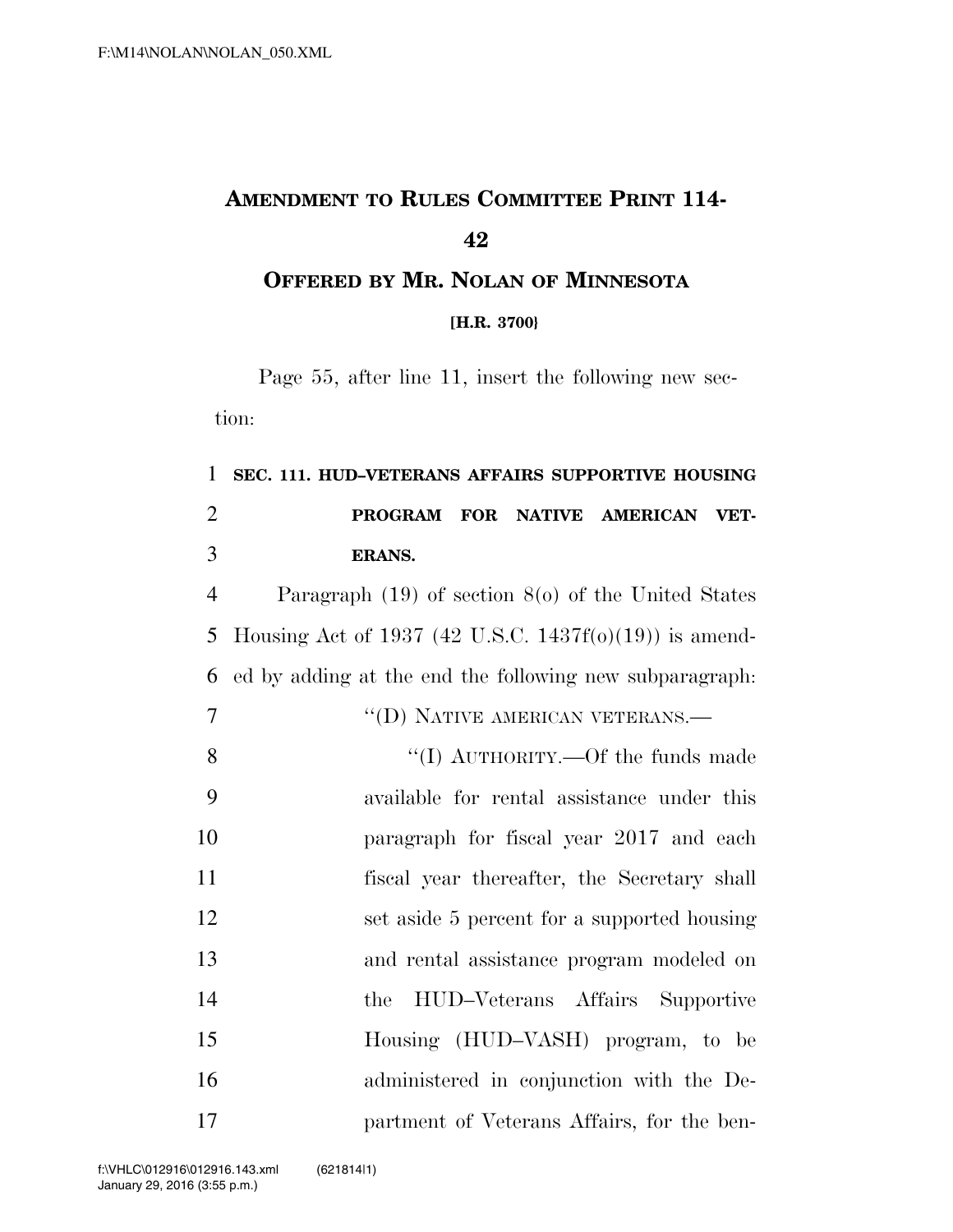| $\mathbf{1}$   | efit of homeless Native American veterans    |
|----------------|----------------------------------------------|
| $\overline{2}$ | and veterans at risk of homelessness.        |
| 3              | "(ii) RECIPIENTS.—Such rental as-            |
| $\overline{4}$ | sistance shall be made available to recipi-  |
| 5              | ents eligible to receive block grants under  |
| 6              | the Native American Housing Assistance       |
| $\overline{7}$ | and Self-Determination Act of 1996 (25       |
| 8              | U.S.C. 4101 et seq.).                        |
| 9              | "(iii) FUNDING CRITERIA.—Funds               |
| 10             | shall be awarded based on need, adminis-     |
| 11             | trative capacity, and any other funding cri- |
| 12             | teria established by the Secretary in a no-  |
| 13             | tice published in the Federal Register,      |
| 14             | after consultation with the Secretary of     |
| 15             | Veterans Affairs, by a date sufficient to    |
| 16             | provide for implementation of the program    |
| 17             | under this subparagraph in accordance        |
| 18             | with clause $(I)$ .                          |
| 19             | "(iv) PROGRAM REQUIREMENTS.-                 |
| 20             | Such funds shall be administered by block    |
| 21             | grant recipients in accordance with pro-     |
| 22             | gram requirements under Native American      |
| 23             | Housing Assistance and Self-Determina-       |
| 24             | tion Act of 1996 in lieu of program re-      |

quirements under this Act.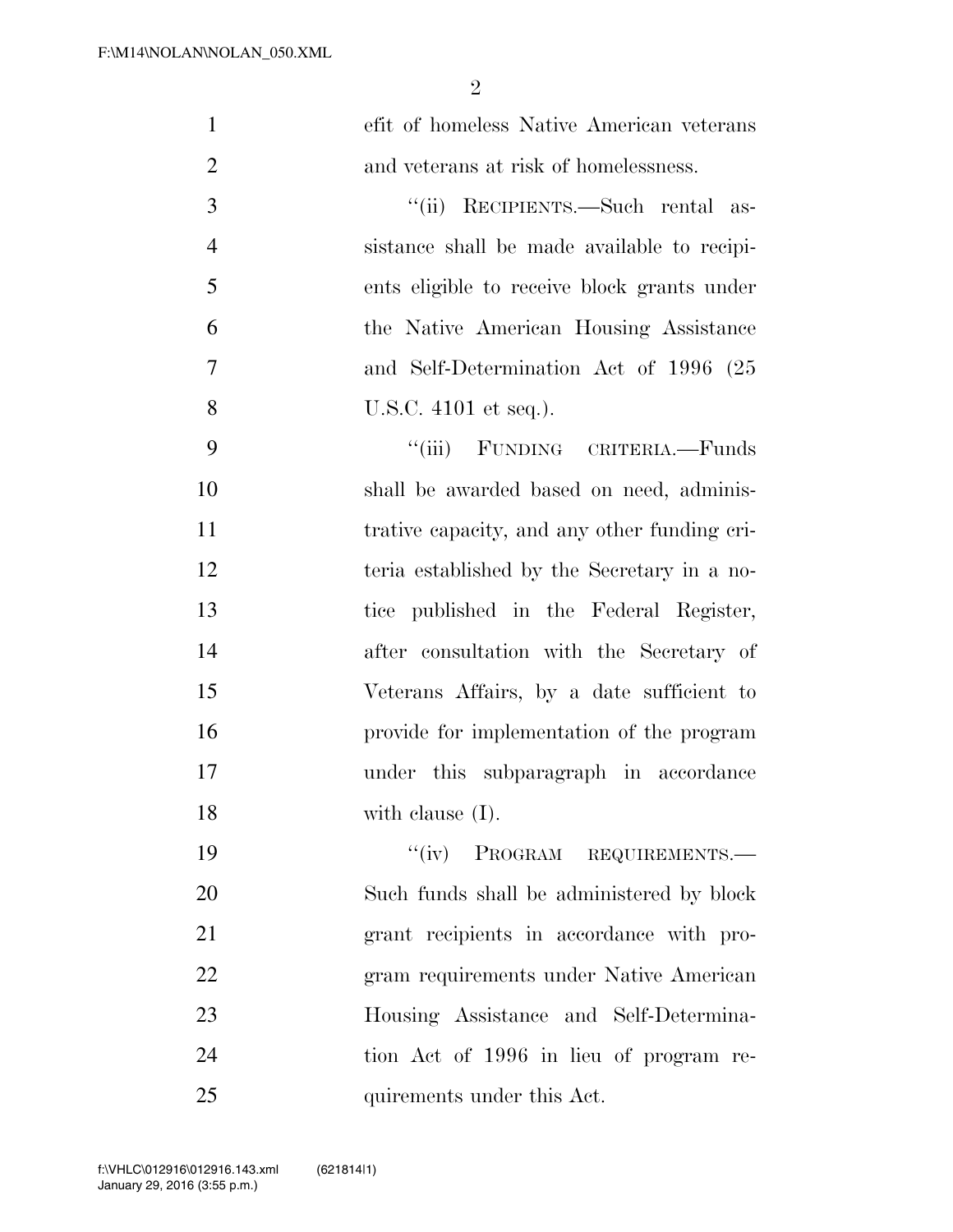1 ''(v) WAIVER.—The Secretary may waive, or specify alternative requirements for any provision of any statute or regula- tion that the Secretary administers in con- nection with the use of funds made avail- able under this subparagraph, but only upon a finding by the Secretary that such waiver or alternative requirement is nec- essary to promote administrative efficiency, eliminate delay, consolidate or eliminate duplicative or ineffective requirements or 12 criteria, or otherwise provide for the effec- tive delivery and administration of such supportive housing assistance to Native American veterans. 16 ''(vi) CONSULTATION.—The Secretary and the Secretary of Veterans Affairs shall jointly consult with block grant recipients and any other appropriate tribal organiza- tions to— 21 ''(I) ensure that block grant re- cipients administering funds made available under the program under 24 this subparagraph are able to effec-25 tively coordinate with providers of